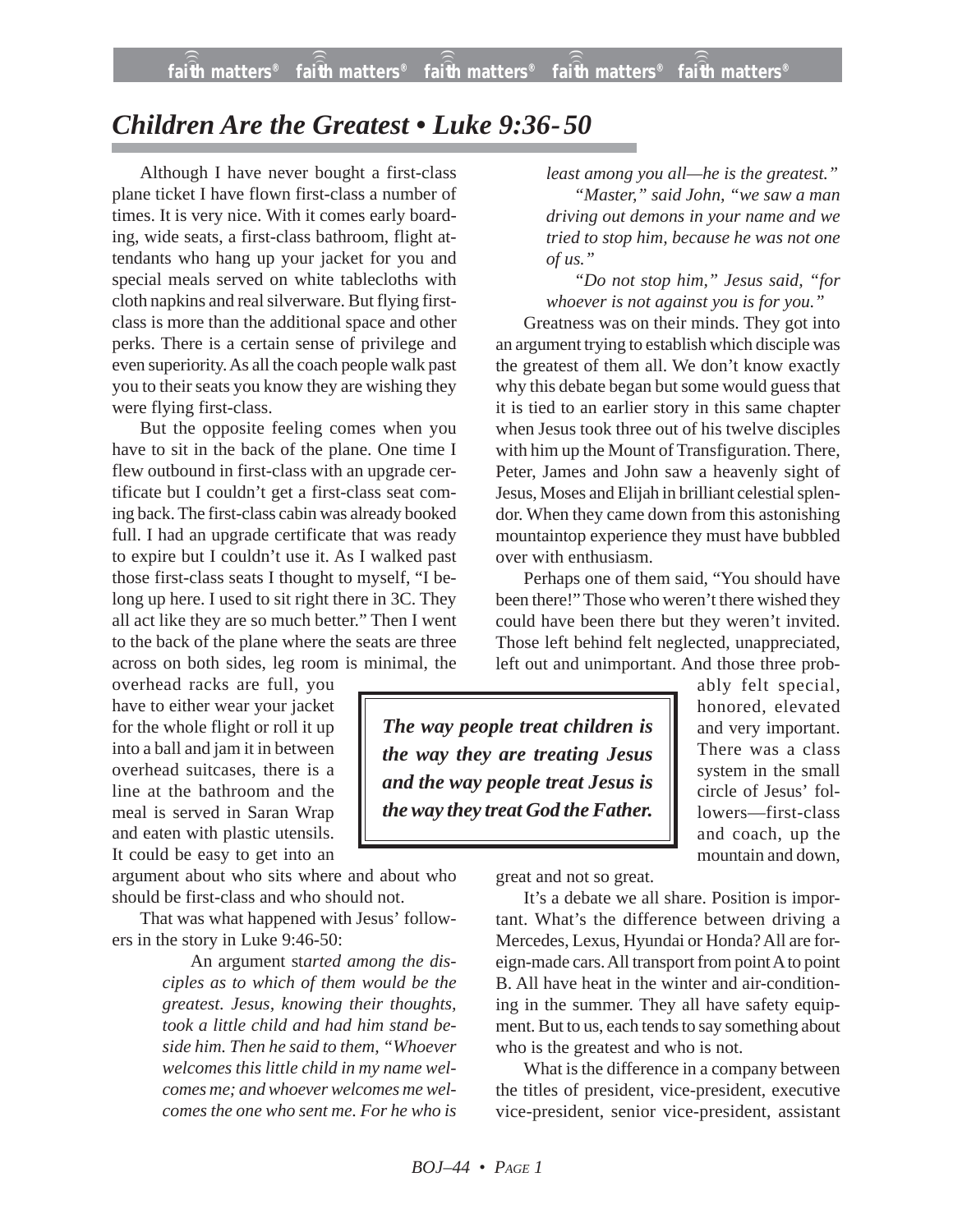## **faith matters® faith matters® faith matters® faith matters® faith matters®** ))) ))) ))) ))) )))

vice-president and retired vice-president? To many the difference is huge. These titles not only determine a person's salary, office, parking place and expense account but also prestige both inside the company and out. It says something about who is the greatest and who is not.

Or what is the difference in a graduating class between the valedictorian, the salutatorian, members of the honor society and the rest of the graduating class? What is the difference between a varsity letter, a junior varsity letter and an academic letter? They are all ways in which we determine who is great and who is not.

Why do people pay large amounts of money for courtside seats at the Target Center or for box seats at the Metro-dome? Is it really to see the game better? The truth is, if you want to see the game better, stay home and watch it on television! Or is there some status to where we sit?

This argument enters almost every area of life. Churches have bishops, deacons, pastors, district superintendents, elders and all kinds of other titles. Armies classify privates, corporals, sergeants, lieutenants, majors, colonels and general officers. Faculties have tenured, tenured track, nontenured and adjunct faculty members. There are full professors, associate professors and instructors. From street gangs to the United States Senate we are constantly positioning in the proverbial pecking order to decide who is great and who is not so great.

Jesus not only heard what they were saying but he read their thoughts. In Luke 9:47 we are told: "*Jesus, knowing their thoughts, took a little child and had him stand beside him*."

What a statement! Jesus knows our thoughts! That both scares me and satisfies me. It scares me to realize that there is no place for me to hide from Jesus Christ. He can read my mind and examine my soul and know the real me on the inside. No matter how much I posture and pretend to those who only know me from the outside, Jesus knows me from the inside. He knows my heart. But it also satisfies me to know that Jesus knows my motives. When I say and do stupid things that are misunderstood, Jesus knows I meant well. When I try to do good and it turns out bad, Jesus knows where I was coming from.

Having read his followers' thoughts, Jesus "*took a little child and had him stand beside him*." There is something cultural here that we might miss. In ancient societies the place of honor was always on the right side of the king or emperor. That was the place where everyone wanted to stand or sit. That was the place of high recognition and honor. It was the position of acknowledgment and importance.

Maybe it's not so different today. When Jesse Ventura was Governor of Minnesota he attended the National Governors' Conference in Washington D.C. During that conference there was a White House dance at which he observed that there was always a large space surrounding President and Mrs. Clinton when they danced. Everyone stepped back and kept a distance from them. The Venturas decided to take that space and danced right up next to the Clintons. The Governor observed that this might be his only chance so he decided to take it. Location matters.

Jesus responded to the "Greatness Debate" between his followers by filling the place of greatest greatness with a child. Why a child? Because children are different from adults! A child usually isn't concerned about greatness, about pecking order, about how much money people have, about jobs or beauty or power or position. This child probably focused fully on Jesus and didn't care about the "Greatness Debate" that was going on around him.

I wonder if Jesus' followers were offended. Did they resent the child? Did they think Jesus was inappropriate? It could be interpreted as an insult to give such great honor to a child who hadn't done anything to deserve it and couldn't appreciate the honor that was given.

Jesus added a verbal explanation to his visual object lesson. He was working toward the Jesus principle that *"he who is least among you all—he is the greatest."* He led up to the principle with an explanation that *"whoever welcomes this little child in my name welcomes me; and whoever welcomes me welcomes the one who sent me."* Jesus was claiming the humblest place for himself. He was identifying with the child.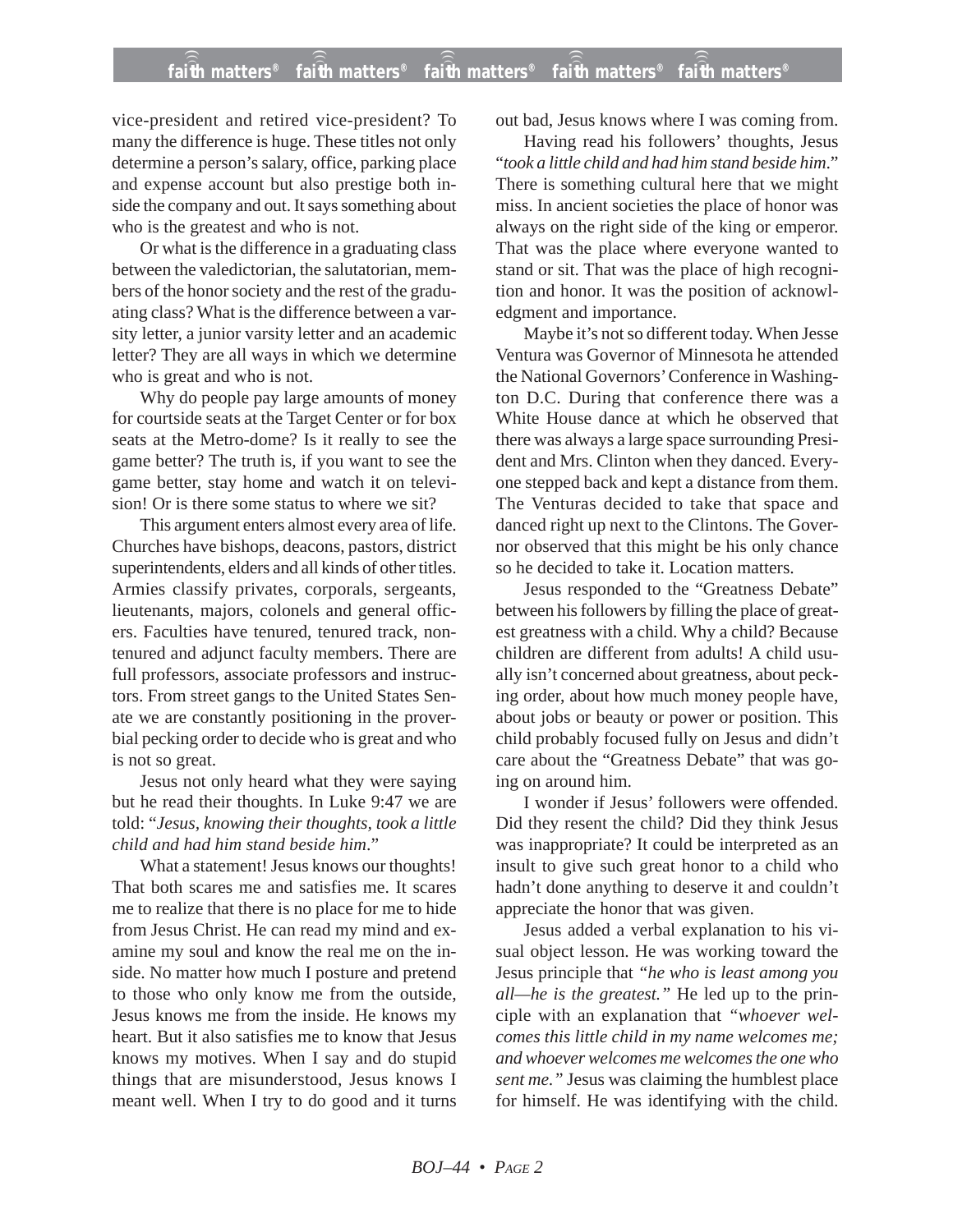ecy, I sought to find ways *for the bottom.*

The way people treat children is the way they are treating Jesus and the way people treat Jesus is the way they treat God the Father.

The broader principle here is that Jesus identifies with those who are less important and unimportant. He has an "upside-down" approach. Jesus is not impressed with title, position, fame, fortune or all of the things that so often tend to impress us.

As a seminary student I worked on staff at a church in Colorado. Each Sunday I taught the lesson in two Children's Church programs. The first

was for 2-3 year olds; the second was for 4-5 year olds. I tried to teach them what I had studied in theology classes the previous week. Whether it was the doctrine of salvation, the inspiration of Scripture or the eschatology of proph-

and words to teach the children the truth.

They didn't care that I was a graduate student. They couldn't understand the big words I had to memorize. I had to find words in their vocabulary range. They were wonderful young children who sat with me in a circle on the floor and listened to what I had to say.

I don't pretend that those children grew up to remember what I taught. I'm not sure they understood what I was talking about at the time. Yet, it is one of my very best memories of those years—not the times I was privileged to preach in the "big church" or the seminary students and professors—it was the children. *"Whoever welcomes this little child in my name welcomes me; and whoever welcomes me welcomes the one who sent me."*

Several years ago a man at Wooddale Church was approached to serve as an elder. I think that to be an elder is a wonderful privilege. He said "no". He was approached a year later and refused again. When pressed to explain his refusal he explained that he was a teacher of a boys' class and didn't want to give that up to serve as an elder. "*Whoever welcomes this little child in my* *name welcomes me; and whoever welcomes me welcomes the one who sent me."*

Not long ago I sat in an office with the CEO of one of the better-known large businesses in the Twin Cities. We were discussing ways in which he could use his gifts in the ministry of Wooddale Church. I asked him what he would like to do and rattled off a list of possibilities, not really intending it to be a list of suggestions but more a priming of the conversation. Among the suggestions I made were teaching adults, leading a task force, being an elder, working in the

> nursery, singing in the choir or serving as an usher. I was caught off guard when he said, "I would be glad to work in the nursery." He heads up a business with thousands of employees

*As far as Jesus is concerned, the best way to the top is to scramble*

**faith matters® faith matters® faith matters® faith matters® faith matters®** ))) ))) ))) ))) )))

but he would be glad to work in the nursery. *"Whoever welcomes this little child in my name welcomes me; and whoever welcomes me welcomes the one who sent me."*

What this is all about is not children; Jesus was teaching the hierarchy of heaven. He presents here a principle so profound and shocking that we are still trying to figure it out almost 2000 years later. He is communicating that true greatness is in humility, it is in service, it is in caring about those who are not famous, not powerful, not impressive, not important. As far as Jesus is concerned, the best way to the top is to scramble for the bottom.

I watched an interview on television of Mohammed Ali during which they played clips of his early career as a prizefighter—way back to when his name was Cassias Clay. He was proud, audacious and came across as arrogant. He repeatedly said, "I am the greatest!" While he was a champion boxer he turned off a lot of people. Although he became the heavy weight champion of the world three times many didn't think he was the greatest. But then he grew older. He could no longer fight. Parkinson's disease and